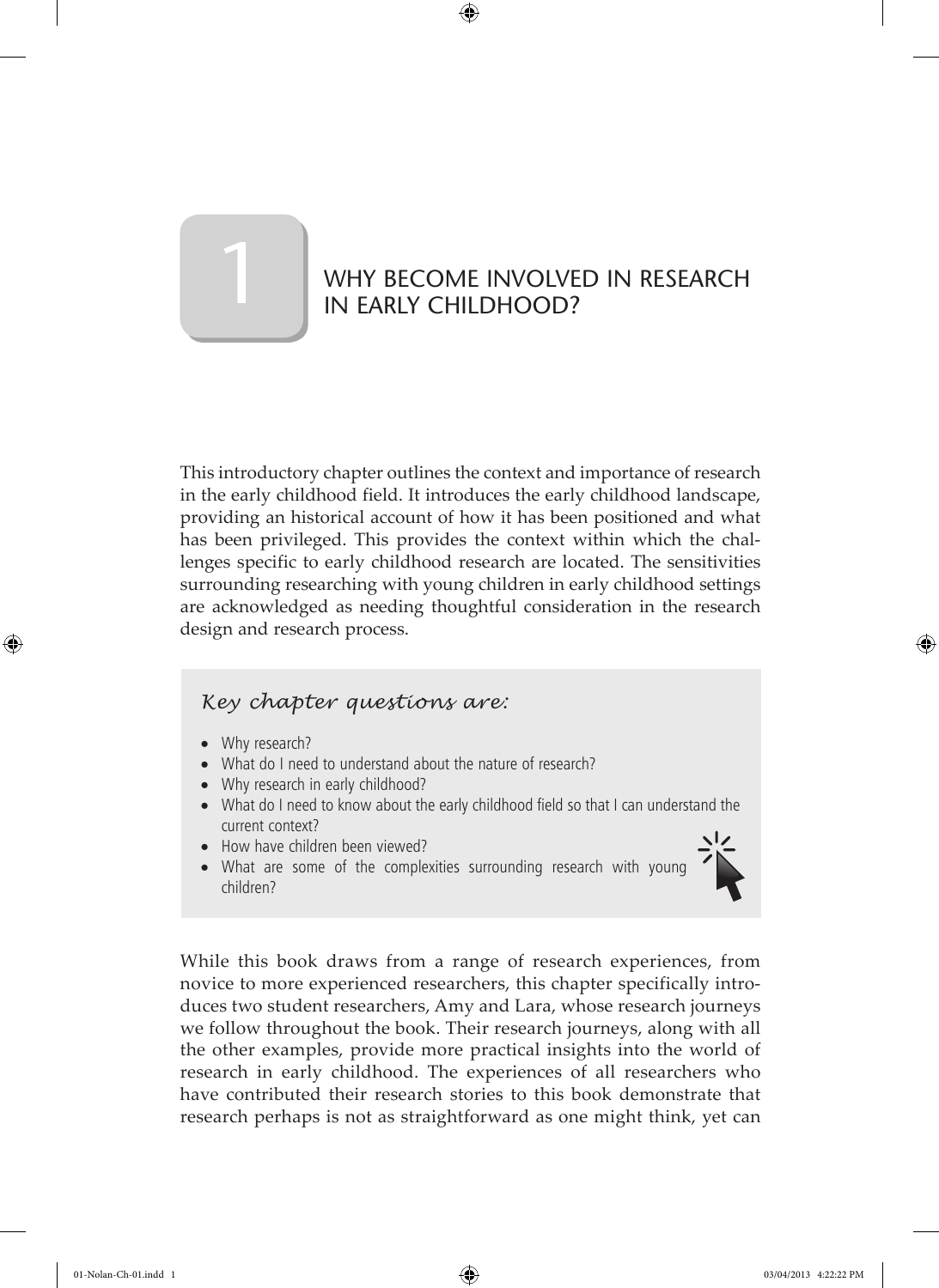be very rewarding not only for the researcher but also for the early childhood field.

⊕

## WHY RESEARCH?

There are a number of reasons why people engage in research. Often it is because they are obliged to as a requirement of a course or to meet certain job criteria. There are, on the other hand, others who feel a deep commitment to explore and investigate issues to inform practice or to shape policy, and in their jobs have the capacity to undertake such research. When you mention the term 'research', you will find that it draws different reactions from different groups of people. Undergraduate students often fear research units in their courses, considering them difficult, complex, and something that is beyond their realms of understanding. 'It's like another language' was how one undergraduate student described her initial engagement in the research process. Some may view research as daunting to begin with, while those who are more experienced researchers, or who can see the potential of the impact on practice that research can have, tend to see it as exciting, rewarding and worthwhile. Whichever view you now hold, we hope that by engaging with this book and the experiences and journeys of the researchers' who have so willingly shared their experiences within the book, you will gain an understanding of the importance of research and the impact it can have on the lives of others as well as your own.

Research offers an opportunity to examine practice, to search for knowledge, to satisfy curiosity, to prove or disprove a theory or hypothesis. 'More and more we need high quality research to promote new knowledge because the world is ever changing. This provides a sound knowledge base upon which to respond to change' (Aubrey, David, Godfrey, & Thompson, 2000, p. 6). It is rightly perceived as a carefully planned, systematic investigation of an issue, incident, experience, trend, event, or fact, usually conducted to find out further information or to improve a situation. Being involved in empirical research, research that gains knowledge by direct or indirect observation, experience or experiments, enables the researcher to collect data about people and contexts using a range of methods and to consider the impact of such data. Engaging in pure research (basic, fundamental research) advances fundamental knowledge about the human world supporting or refuting theories. This is where a general explanation is developed relating to an issue or situation, establishing cause-and-effect relationships between variables. It will be for others to explicate the usefulness of the theory for practice, thereby

⊕

 $\Leftrightarrow$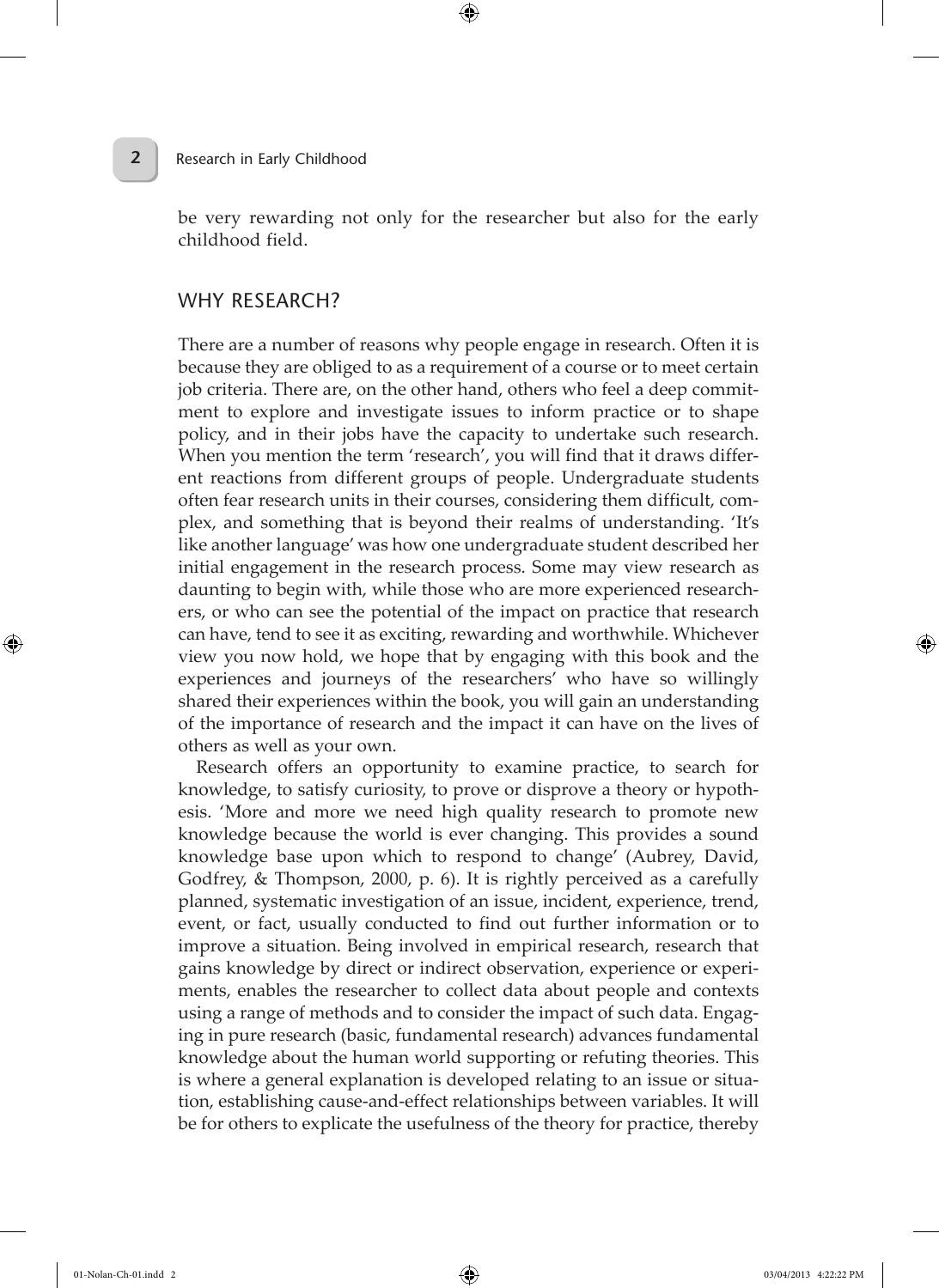translating your research into practice. When research is in the social sciences, concerned with society and human behaviours, it becomes more complex as it impacts on the lived experiences of the participants either directly or indirectly, which calls for close attention to the ethical issues this raises. There is no question that research is a complex process, and at times problematic, which 'demands the ability to be both reflective and reflexive' (Aubrey et al., 2000, p. 5). Researchers experience many issues that need careful consideration to ensure their research is not only conducted in an ethical way, employing appropriate methods to obtain the data, but that the findings are sound and can lead to change or the confirmation or expansion of knowledge.

⊕

# WHAT DO I NEED TO UNDERSTAND ABOUT THE NATURE OF RESEARCH?

'Those who are more experienced know that research is often tedious, painfully slow, and rarely spectacular. They realize that the search for truth and the solution of important problems take a great deal of time and energy and the intensive application of logical thinking' (Best & Kahn, 2006, p. 28). In reality the research process is often not as streamlined or straightforward as appears in books. A research professor once advised 'research is often rather messy and you need to keep this in mind, believing it will all make sense in the end'. There is a 'messiness' about research as things are not always clear at the start and only develop clarity as the research process continues and becomes more refined. Things are rarely black and white and easily definable. As Walford (2001) suggests, 'the real world of research is one of constraint and compromise' (p. 5). However, by working through the research process you have the potential to make an impact at some level with the eventual findings.

In order to help you better comprehend some of the 'messiness' and complexities of research in general, and researching in early childhood specifically, we, the authors, have drawn on our own experiences and the experiences of others in an effort to provide true to life examples. These glimpses of research in action are drawn from the education, health and community services sectors due to the interdisciplinary and holistic nature of early childhood. They concentrate on research undertaken with young children or issues related to early childhood. The research examples also represent different types of research, methodologically and in capacity and purpose, from an undergraduate honours thesis to large-scale research projects run by teams of researchers. These research projects are drawn from different countries of the world, with

 $\Leftrightarrow$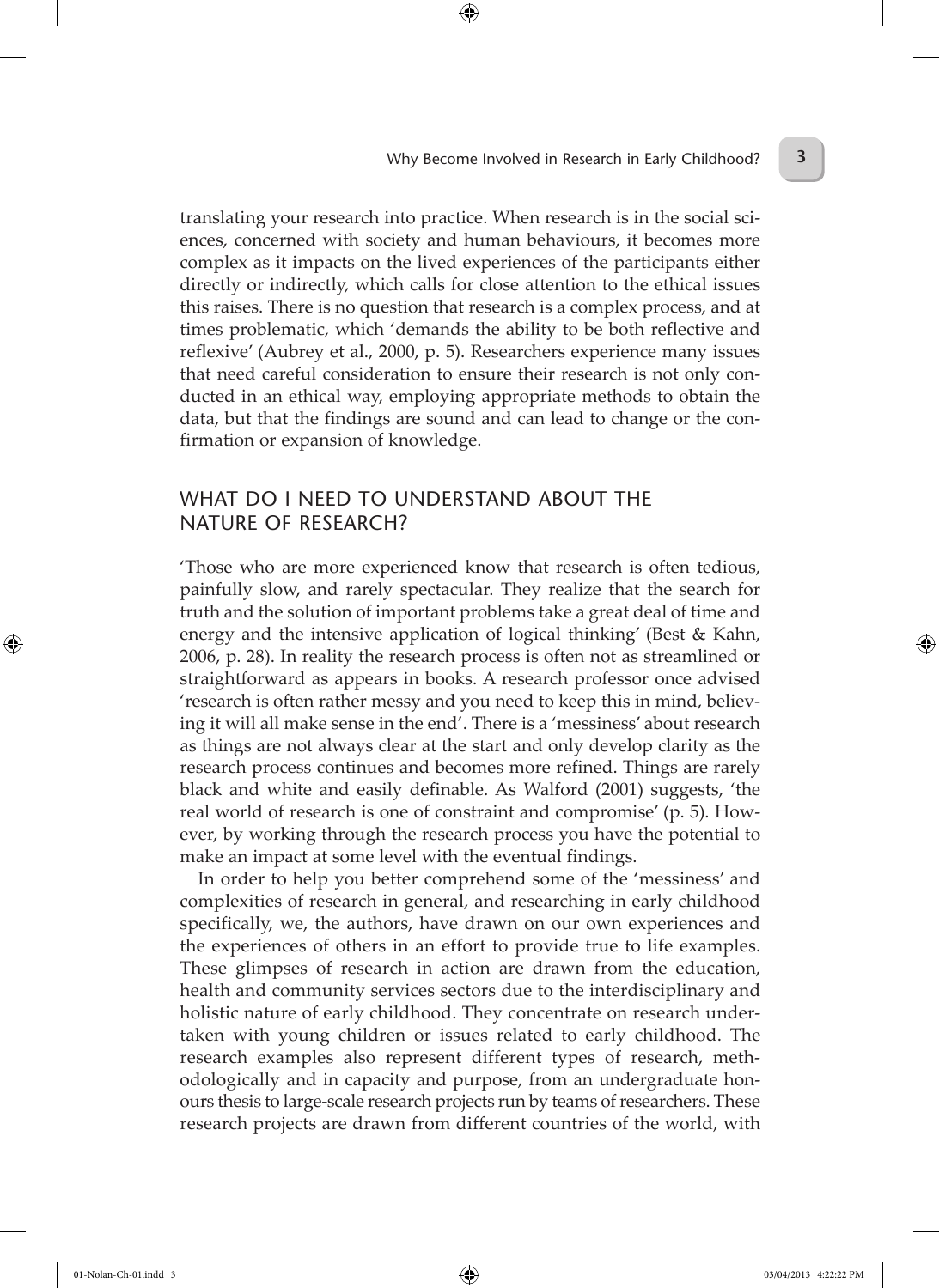a concentration on Australia and the United Kingdom. What should be clear to you by the end of the book is that every research project is unique, with differing demands placed on the researcher. It is reassuring to think, however, that there is a process which you can follow for undertaking research, so by thinking through the design of your research project will in fact give you some clarity on where your research is heading.

⊕

# WHY RESEARCH IN FARLY CHILDHOOD?

As we move along in the twenty-first century there is a strong emphasis emerging all over the world in policy documents and government initiatives for evidence-informed practice, none more so than in the early childhood field. For example, in Australia, the Council of Australian Governments (COAG) (2006) nominated four priority areas for Australia as part of the Australian Government's National Reform Agenda in terms of building its human capital. Of the four areas, one focuses directly on high-quality early childhood programs to promote the wellbeing and development of Australia's children. In response to this policy reform, all Australian governments agreed to explore ways in which more can be done to provide children with the best possible start in life. Building a strong platform for healthy development and effective learning in the early years is linked with the provision of nurturing and responsive quality experiences and programs. Early childhood is in the spotlight and as such there are many opportunities for research in this area to inform policy and practice.

The importance of a young child's early years cannot be overstated as the research evidence concludes that the early stages of life lay the foundation for all future development. The ramifications of this is that action will make a difference in these significant years as long as it is targeted, well designed and thoughtfully executed (McCain & Mustard, 1999; Schonkoff & Phillips, 2000). This is where research can play a vital role, as actions can only be successfully tailored if informed by evidence, and this evidence comes from sound research. With new research relating to teaching and learning, and innovative projects in Australia and other countries, we see the expansion of the professional knowledge base related to quality practice in early childhood. For example, in Australia, there is a questioning of beliefs that have underpinned curriculum production and early childhood advice for at least the last 40 years. The ramification of these changing times is that early childhood policy makers and practitioners need to be prepared to rethink the field and their

⊕

 $\Leftrightarrow$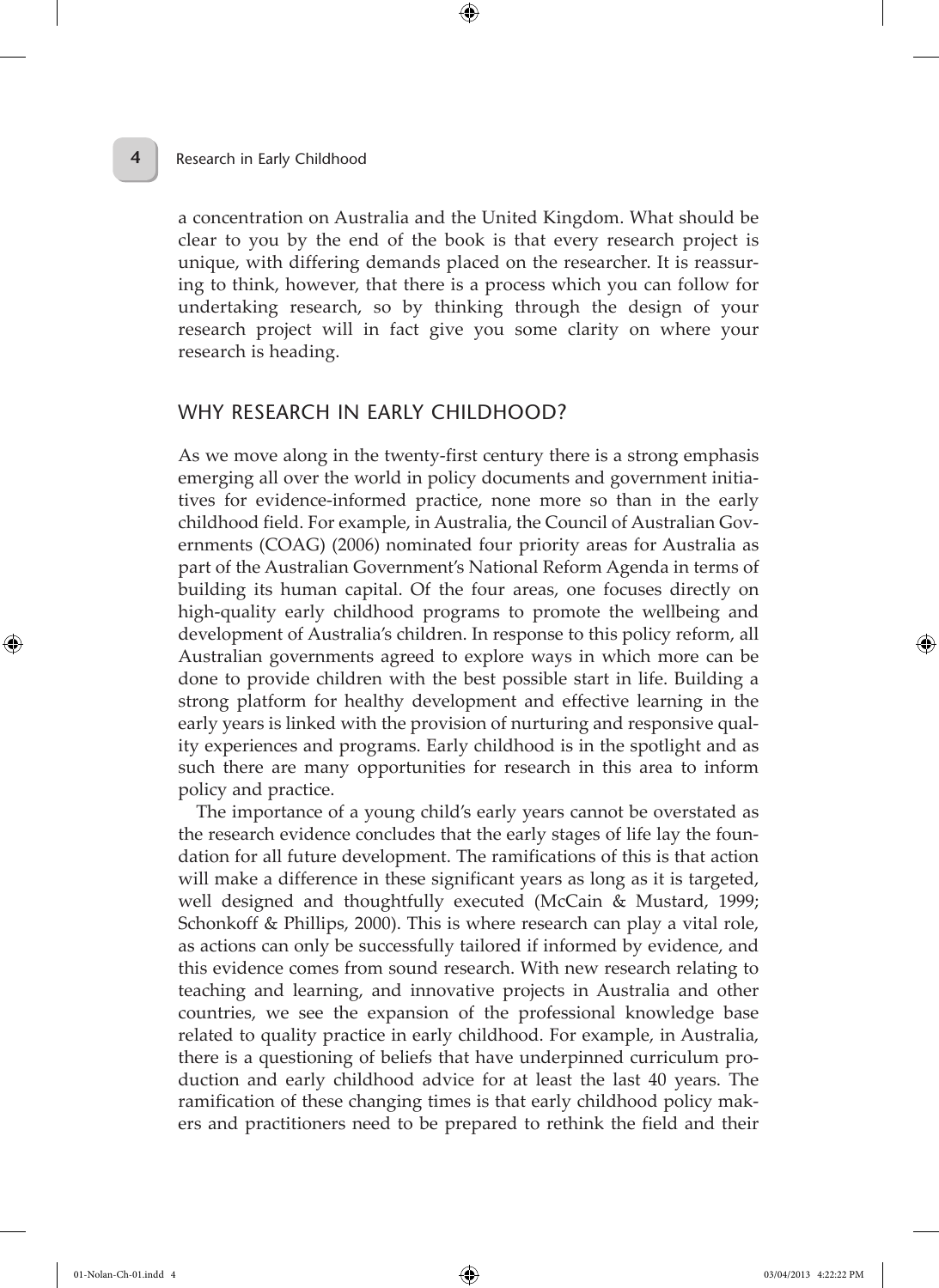own professional activities, exploring the origins, sustainment, and changes in attitudes and practices over time and how current processes are linked to the construction of good practice from an informed point of view. Without the use of information-gathering critique incorporating the range and variety of needs and responses, early childhood education and care 'can only foster dominant perspectives; the field thus functions to silence the voices of diverse others' (Cannella, 1997, p. 17).

⊕

Research can act to expand definitions of what constitutes quality practice. For example, when taking a holistic approach to early childhood, research can advise the formation of cross-portfolio, inter-sectorial and interdisciplinary partnerships that can make a difference in young children's and families' lives. This linking of services is reflected in the evidence that calls for new ways of working across the Children's Services sector boundaries that exist between education, care, welfare and health services, ensuring that practice is inclusive of all children and families (Siemon, 2002, p. 2). It is suggested that universal, secondary and statutory service responses need to form more unified service systems where each level of service builds on the strengths of the others in order to address increasingly complex needs. Therefore, current government reforms require new and consistent policy and practice agendas, focusing on children's wellbeing, education and care. These need to be informed by research.

# WHAT DO I NEED TO KNOW ABOUT THE EARLY CHILDHOOD FIELD SO THAT I CAN UNDERSTAND THE CURRENT CONTEXT?

The early childhood field has been described as diverse and multidisciplinary, which has grown from a long tradition of care and education. The very act of defining the early childhood field becomes quite problematic when you consider the diverse settings that young children and their families attend, the multidisciplinary nature of the field, as well as the age range of children served (birth to eight years being the internationally recognised early childhood period). There are complex layers and connections between government and non-government organisations led by voluntary and religious groups, education systems involving government, independent, Catholic and other religious schools, community organisations, freemarket forces, small business owner-operators and health systems. If we take Australia as an example, we see how separate histories and traditions of early childhood 'care' programs and 'education' programs have resulted in substantially different goals, purposes and practices in childcare,

 $\Leftrightarrow$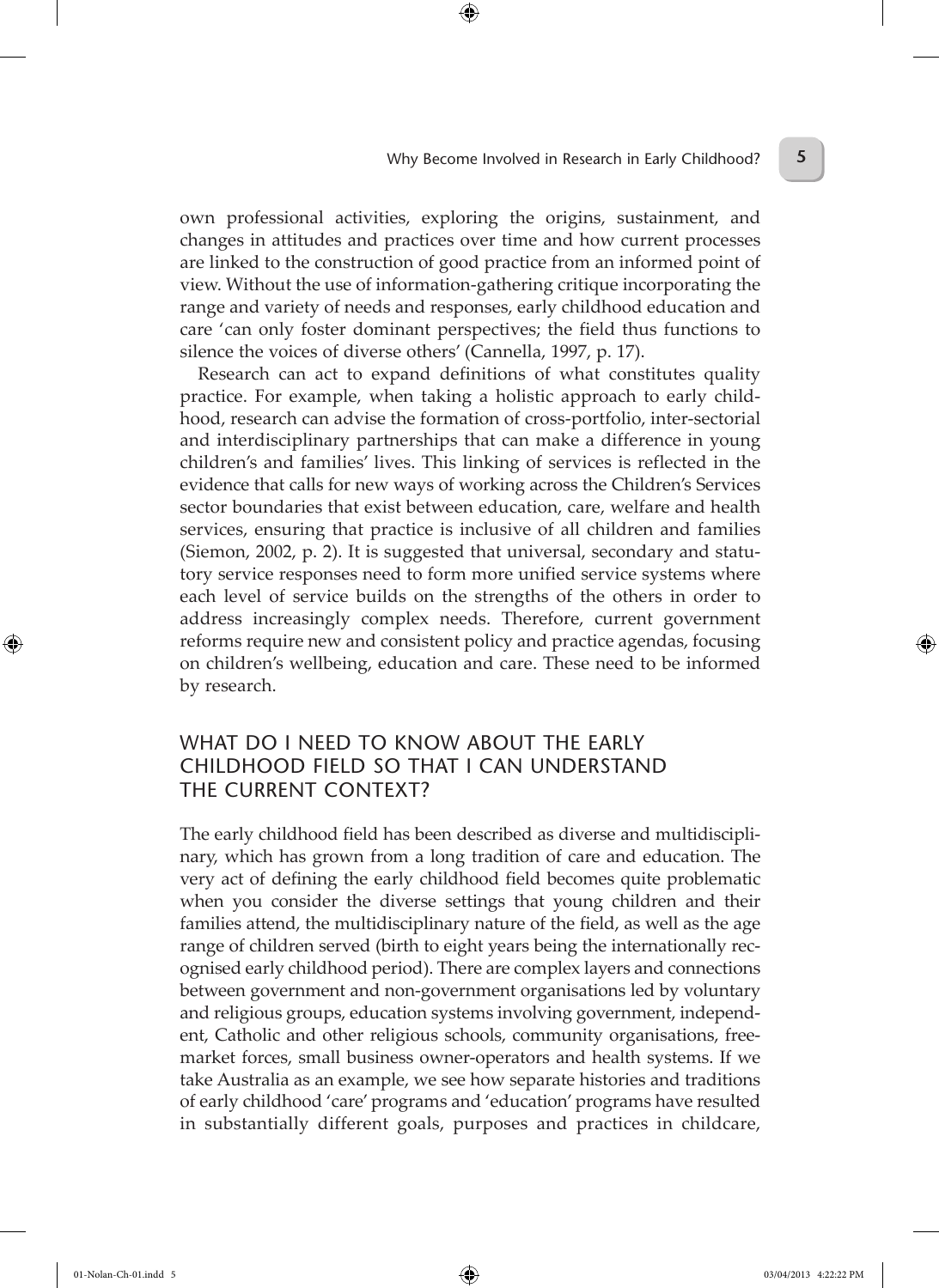preschools, kindergartens and nurseries. These differences have been reinforced by policy, funding and administrative divisions within and between the sectors and at the government and local levels.

⊕

Countries differ as to the history of their early childhood services, and so you will be well placed if you spend time trying to gain a sense of this history and how the sector has been positioned over time, thereby acquiring an understanding of the subtleties that may impact on your research. In Australia, 'education and care has evolved in a somewhat haphazard way in response to varying community needs within changing ideological and socio-political environments' (Elliott, 2006, p. 2). This has manifested into a care–education dichotomy in the early childhood field, and the inability of policy and professional groups to transcend the care–education distinctions has resulted in a two-tiered system of early childhood education and early childhood care. What this means is that there are different requirements as to staff qualifications and professional standards, different regulations and licensing processes, resulting in differing levels of pay, resource provision and working conditions for staff. Yet, despite this, Australian early childhood education and care services are generally considered to be well developed and well established by international standards. It is this type of background information that helps you, as a researcher, contextualise the current context you are experiencing.

# HOW HAVE CHILDREN BEEN VIEWED?

The modern notion of childhood came into existence as a consequence of the creation of the nation state and the rise of capitalism (Prout, 2005). Political, economic, technological, social and cultural changes paved the way for new social and cultural possibilities as people were freed from old forms of social control. Traditional religious beliefs were challenged, which created conditions for rationalist and individualist ideas and values. Played out over time and shaped by different circumstances, the modern idea of childhood transpired. During the eighteenth and nineteenth centuries, a dominant image of childhood was universalised with the introduction of mass schooling and new laws that sought to provide children with greater protection. This resulted in a more sentimental view of children that emphasised their innocence and vulnerability (Prout, 2005). The institution of childhood was further questioned with the rise of feminism and other social movement in the 1970s and 1980s (Johnny, 2006). By the mid-twentieth century all children were thought to be entitled to certain common elements and rights of childhood and were seen as competent.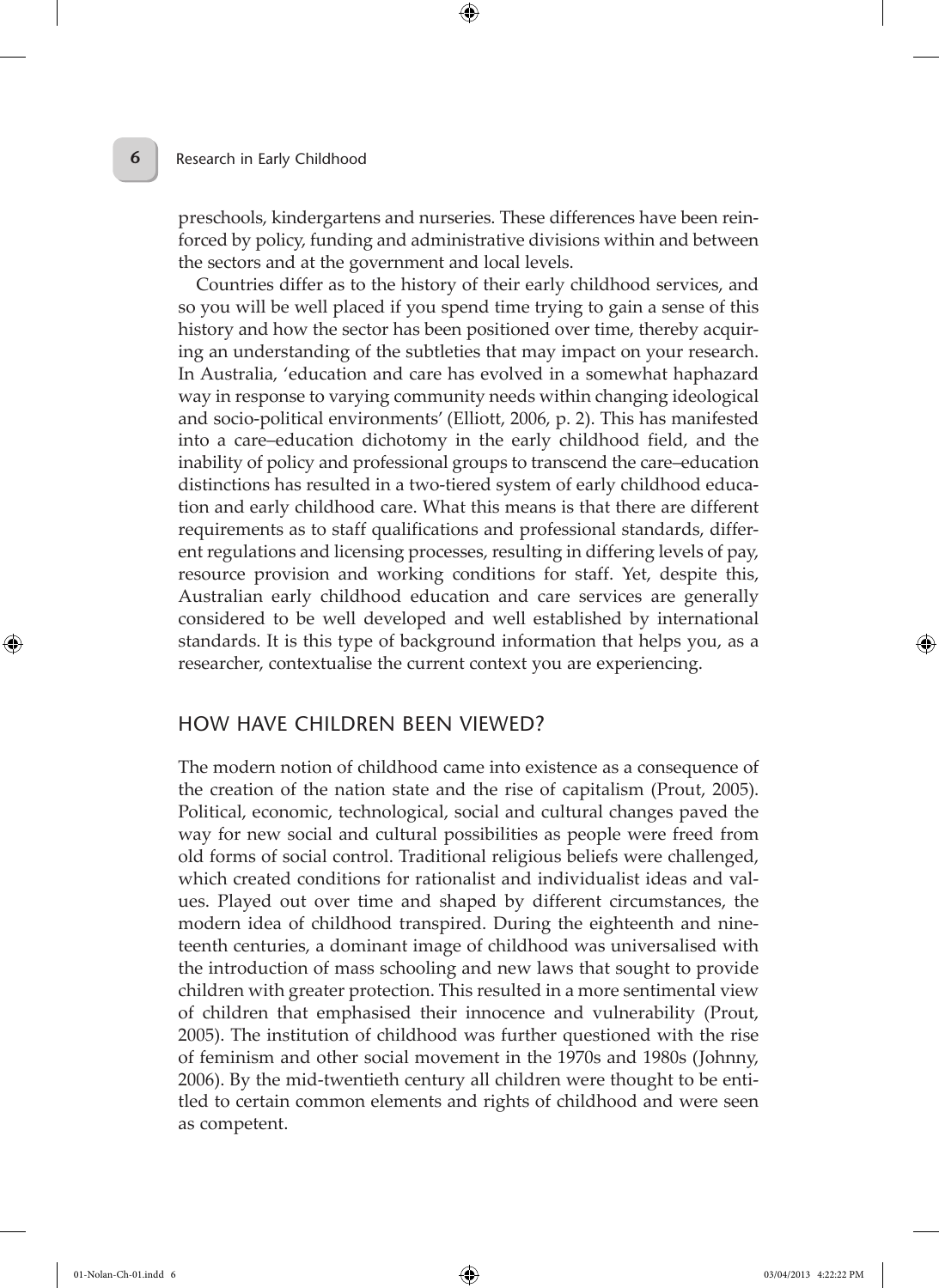## Why Become Involved in Research in Early Childhood? **7**

The early childhood sector also has a history of different images and beliefs about children and the way that children learn and develop. What is certain is that this 'history of childhood', along with other factors concerning the way society conceptualises infants and young children, influences how early childhood and young children are defined. As someone researching in the early childhood field, understanding the perspectives of others, related to the nature of children, will help you appreciate why there could be issues around access, participation and the protection of young children.

 $\textcircled{\scriptsize{*}}$ 

# WHAT ARE SOME OF THE COMPLEXITIES SURROUNDING RESEARCH WITH YOUNG CHILDREN?

With children now being acknowledged as capable and competent, having agency and rights, there is more widespread acceptance of the importance of involving young children in research that relates to their own lives. The form that this involvement takes can vary, such as a shift from children being the object of research, to actively participating in the research process itself. In one study, which focused on childhood wellbeing – How to grow up happy – Thoilliez (2011) positioned the child participants as 'interlocutors' able to 'contribute to conceptualizing what a child would need in order to be happy' (p. 328). This is based on the notion that young children are able to give their opinions about issues that impact on their lives, and that they have a right to do so. As Jover and Thoilliez (2011) acknowledge, 'children have rights, and not just rights to protection, but also the right to express themselves and be heard on matters concerning them' (p. 128). Lundy (2007) proposes that four elements need to be present – space, voice, audience and influence – for children to have both the right to express a view and the right to have their views given due weight. It is argued that it is not common for all four elements to be present in the research, with the latter two elements often missing. These elements are defined as:

- Space children must be given the opportunity to express a view;
- Voice children must be facilitated to express their views;
- Audience the view must be listened to;
- Influence the view must be acted upon, as appropriate.

Thought needs to be given to how children and their views are represented within the research, how data are interpreted, who is involved in this process, and the power dynamics and status that already exist

⊕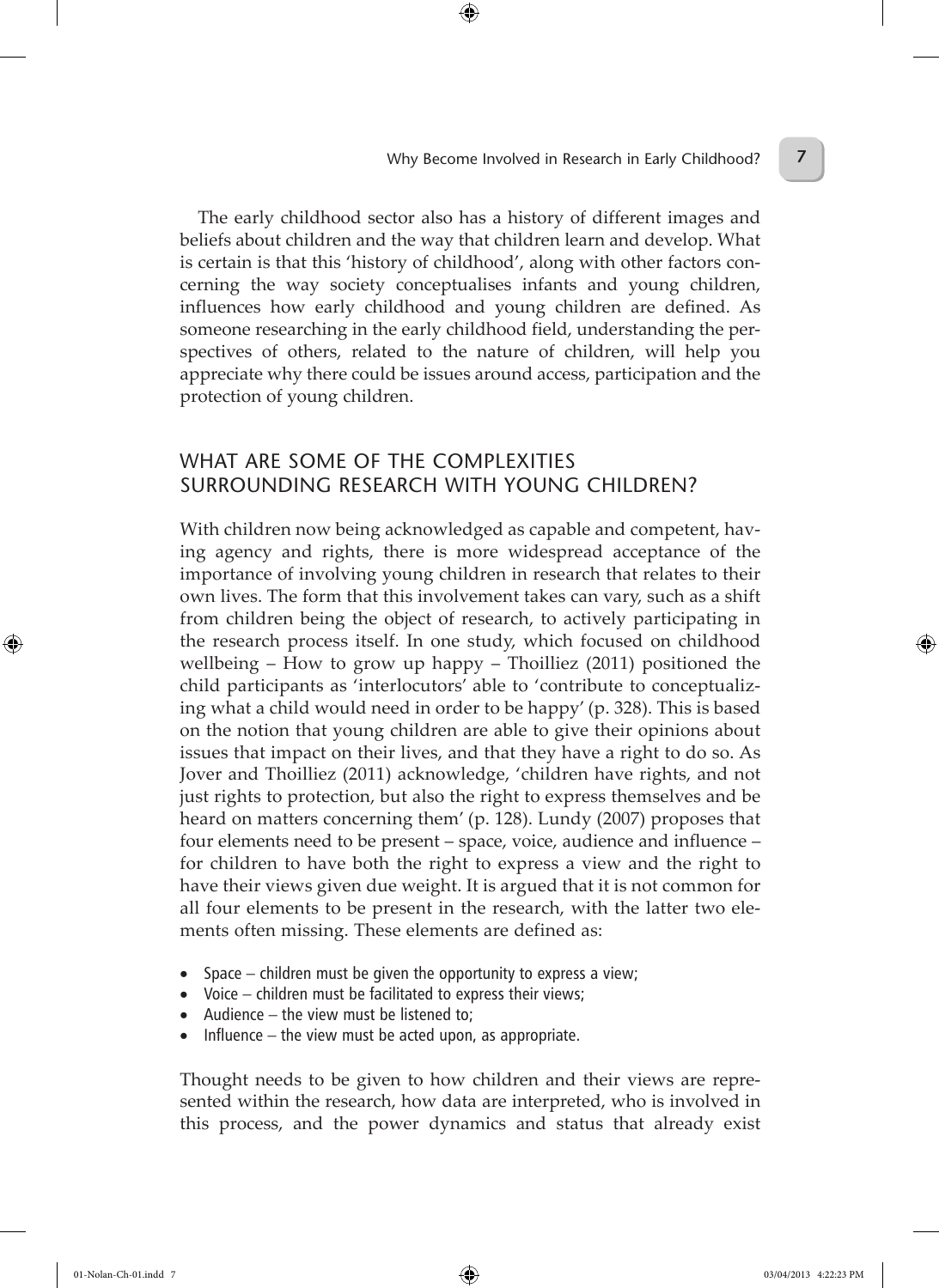between adults and children. We need to be reflective about the assumptions we draw relating to children's perspectives, interests and attitudes (Mayall, 2002). We need to be mindful that our position as an adult implies superior knowledge. This means that methodological approaches and ethical considerations need deliberation. When considering methodological approaches the researcher must choose strategies which allow children to feel comfortable and confident in what is required of them, and draw on young children's communication strengths. Incorporating multi-modal means of communication, such as drawing, taking photographs and conversing with children about their experiences, enables researchers to gain a more comprehensive view and better represent children's understandings. As Mayall (2002, p. 121) states 'good information about childhood must start from children's experience'. Ethical issues revolve around access, the notion of informed consent, ownership, confidentiality, protection, and feedback. It has become a practice for some researchers whose research involves young children, to reflect on the research process itself and the power relationships between the researcher and the researched (Bolzan & Gale, 2011; Mayall, 2002) in an attempt to distribute the power base more equally. This means the adult researcher will need to relinquish the power, finding ways for children to realise that they have power. One way of achieving this is to take the position of a 'least adult role' (Corsaro & Molinari, 2000) where the researcher allows the children to lead the interactions. In this scenario, the children initiate contact, determining when the researcher is invited into their conversations or play, and decide the agenda. This means having conversations rather than interviewing children as they then have control and set the pace and the direction of the dialogue. The power dynamics certainly need careful consideration when research involves young children to ensure the integrity of the data and analysis. Researching with children also demands the researcher to be somewhat flexible and open to changing methods during the research process. Once children are positioned as collaborators in the research process, the researcher must be flexible enough to take up children's ideas about the research as it progresses.

⊕

Issues such as these will be unpacked further as you work your way through this book and read the experiences of other researchers. There are benefits to engaging children in research, such as building a positive sense of agency, enhanced social competence and relationships, critical thinking, metacognition and creativity (Fielding & Bragg, 2003). However, if committed to privileging children's voices in research, and acknowledging that they have rights in the research process which are equal to the rights of adult research participants, then thought must be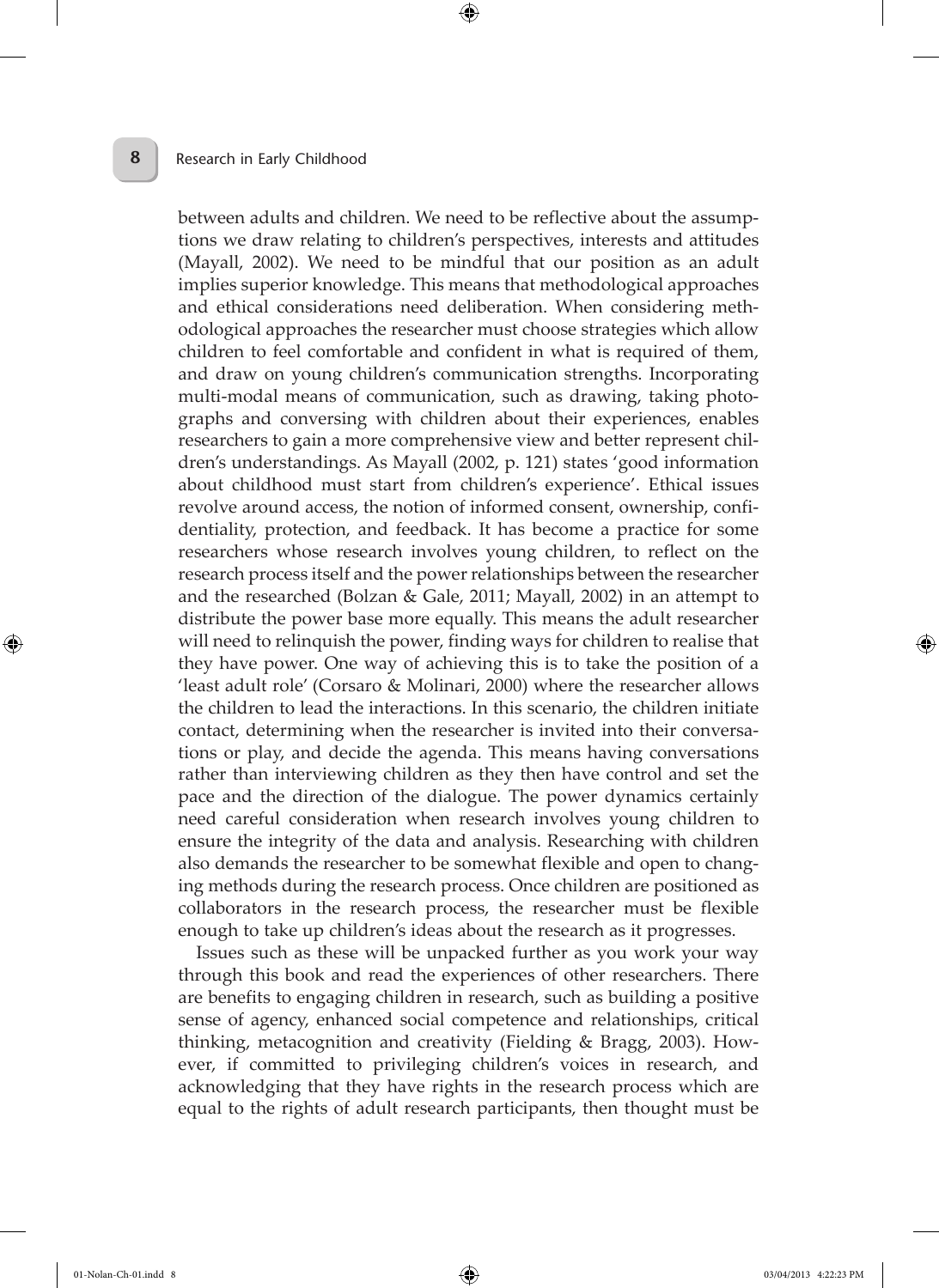given to how this can be accomplished in an ethical, responsive, respectful and effective way. Children are also members of families and communities. As researchers undertake projects with children they are often linking in with families. They may also find themselves focusing on particular issues pertinent to the adults in children's lives. Many of the considerations for researching with children should also be respected as researchers work with parents and within communities.

⊕

## RESEARCH JOURNEYS: AMY AND LARA

A feature of this book is the research journeys of two doctoral research students, Amy and Lara. Their stories are woven throughout many of the chapters, illustrating how they dealt with different aspects of the research process, what they thought at the time, and how this impacted on what they did next. So while we dip in and out of the research projects and experiences of others in a somewhat eclectic way, we follow the complete journey of both Amy and Lara, charting the challenges and successes they experienced as they worked towards their doctoral qualification. Their accounts are reflective and frank in the hope that other student researchers can identify with them. First, we will introduce Amy, followed by Lara.

Amy was based in Australia and was extremely interested in exploring children's early gifted development. When she began her research Amy didn't have any 'fixed ideas' about what giftedness was. She saw IQ as just one of many indicators of what can be advanced thinking or development. Amy explains her interest in the topic as follows: 'It's just the whole issue, I suppose, of early intellectual development and what promotes it. I think gifted development is an interesting example of intellectual development that can perhaps teach us things about intellectual development across the whole population.' Amy followed this interest by looking at the pretend play development of a group of infants and toddlers, taking pretend play as a measure of their cognitive development, and the maternal interactions in that development and how they promoted children's play and thinking. Amy's thesis was entitled: 'Relationships between early pretence, mother–child interactions and later IQ: a longitudinal study of average to high ability children'. Her Abstract is included here to give you a sense of her research work, and to help you put her story as a researcher in context. Amy was invited to be featured in this book as she undertook a quantitative study, which went against the more qualitative approaches usually undertaken for the topic. Applying this approach challenged Amy in many ways, as you will read in the various chapters.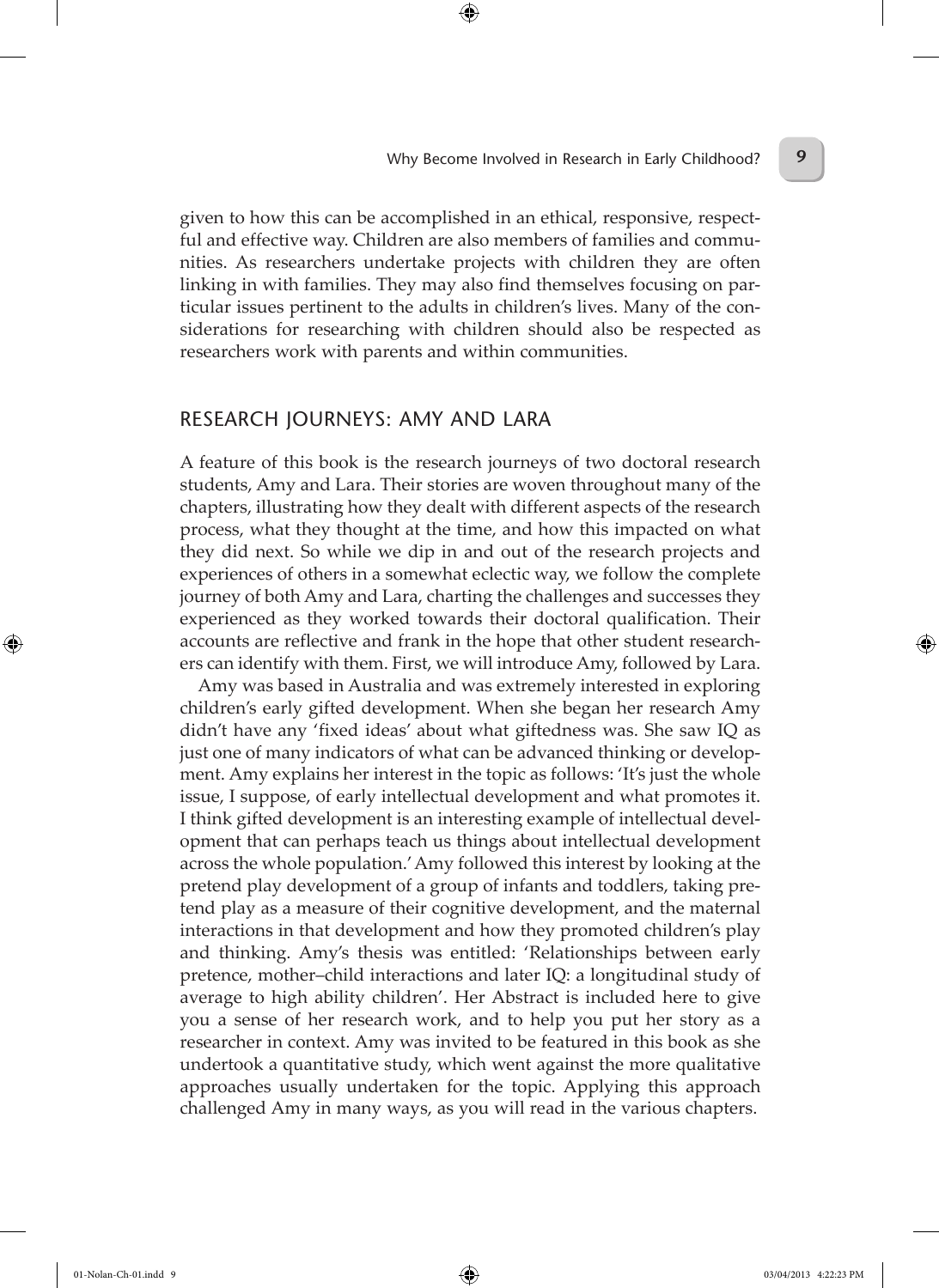#### **Amy's Abstract**

Little is known about the early development of intellectually gifted or high ability children, and the role of caregiver interactions in that development. The aim of this study was to investigate relationships between early development and interactions, and later IQ. Participants were 21 mother–child dyads, many of whom were recruited on the basis of having a greater than usual likelihood of showing advanced development. Based on Piaget's theory on the cognitive implications of children's emerging pretence, pretend play development was selected as a measure of early development. Level and frequency of play were used as variables, based on Brown's (1997) Pretend Play Observation Scale. Mother–child interactions were examined for levels of stimulation and challenge, within the theoretical framework of Vygotsky's (1978) concept of the Zone of Proximal Development (ZPD) [Vygotsky, 1978], and the related construct of scaffolding. Interaction measures included level and frequency of maternal play modelling, and mothers' use of different types of verbal scaffolding, including categories of total verbal and play comment, and higher order categories of total higher order, didactic, analogical/transformational and metacognitive. Dyads were videotaped in monthly play sessions when children were aged from 8 to 17 months. Data analyses were based on three five-minute samples containing the child's highest level of play demonstrated within each age range of 8–9 months, 11–13 months, and 16–17 months. Children were assessed at 4.5–6 years on the Stanford-Binet Intelligence Scale (FE). Results showed that children's global IQ scores ranged from 96–150, with a mean of 123. Results for verbal and abstract-visual sub-scales were similar. Unexpectedly, the group as a whole demonstrated advanced levels of pretend play, with all children showing at least emerging pretence at 8–9 months, and most demonstrating pretend transformations by 11–13 months. All mothers modelled play levels in advance of age-typical expectations for children. A series of ANOVAs, based on higher (HGIQ) and lower (LGIQ) IQ groups, showed no significant relationships between play levels and global, verbal or abstractvisual IQ. A series of Mann-Whitney U-Tests were used to analyse data on child and mother play frequencies and maternal verbal scaffolding. At the 11–13 months session, HGIQ dyads showed higher frequencies of child play, and lower frequencies of maternal play modelling, than LGIQ dyads. This suggested faster learning by HGIQ children, and earlier transfer of responsibility for dyadic activity to children by HGIQ mothers. Mothers in the HGIQ dyads demonstrated more pretend transformations and engaged in more analogical/ transformational utterances than mothers in LGIQ dyads, at the 8–9 months session. At the 11–13 months session, HGIQ mothers continued to demonstrate more frequent analogical/transformational verbal scaffolding, as well as significantly more metacognitive utterances than LGIQ mothers. The results provide evidence of advanced development in high ability children from the first year of life. The findings also support the notion that the caregivers of high ability children engage them in challenging and stimulating interactions from an early age. The findings of advanced play levels for the whole group are attributed to intensive maternal scaffolding, data analysis procedures, and the provision of supportive play materials.

⊕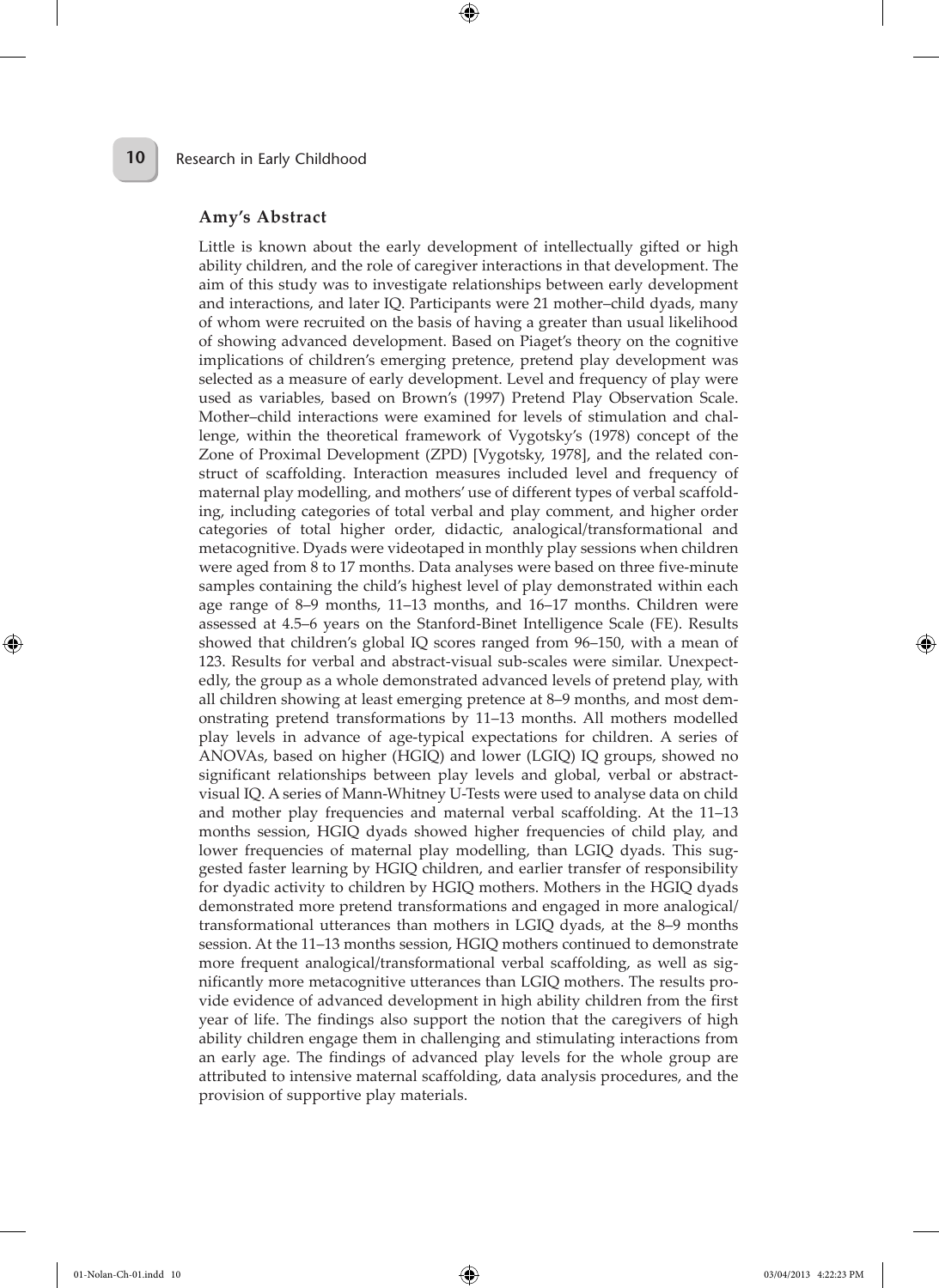# Why Become Involved in Research in Early Childhood? **11**

Our second featured researcher in this book is Lara. Lara was based in the United Kingdom during her doctoral studies and her research started as a project that was to include two topics. One topic was the way that graphic symbols were used with young children aged 3–5 years in the classroom, and the other was the collaboration between staff in a Foundation Stage setting. (The Foundation Stage is the curriculum phase in England for children aged Birth to Five years. This study refers to Nursery and Reception age groups – children aged 3–5 years). The choice of the topic and setting were heavily influenced by Lara's work as a teaching assistant in schools in the United Kingdom with young children, and using graphic signs and symbols with these children. Lara was at the time looking to change jobs and identified a studentship which was a doctoral project that was going to be in an associated topic set locally. For Lara, it was a case of perfect timing for her to undertake higher degree research and be supported financially while she did. Lara's thesis was titled: 'An investigation exploring the experiences of a range of practitioners using graphic symbols with children in Foundation Stage (3–5 years) school settings'. Lara was invited to be featured in this book because she took a contrasting approach to that of Amy, and also because her research was part of a larger project, which again has different ramifications to other research projects undertaken by some students. Lara's Abstract follows so you can understand the significance of her research and its findings.

⊕

#### **Lara's Abstract**

The primary objective of the research was to explore practitioners' experiences of using graphic symbols with children in Foundation Stage (3–5 years) school settings. For the main study, 44 interviews were conducted with teachers, teaching assistants/nursery nurses and speech and language therapists. These were conducted face to face by the researcher and were all located within the East Midlands (UK). The findings of this research were developed as a framework of themes and subthemes. There were four major themes identified in the data and 15 subthemes, reflecting the major repeating ideas and patterns in the data. To further explain these themes and subthemes and 'tell the story' of the data set as a whole, a theoretical framework was developed. This theoretical framework encompasses two original theoretical constructs explaining the data, 'models of reasoning' and 'perceptions of professional roles'. These constructs explain the ways that practitioners referred to their experiences of thinking and reasoning about how to use symbols, as well as how they perceived their own role in the implementation of symbols and the roles of other practitioners they worked with. Particular attention was paid to their experiences of collaborative working when using symbols and the findings suggest that professional roles are sometimes unclear and that opportunities to communicate with other practitioners